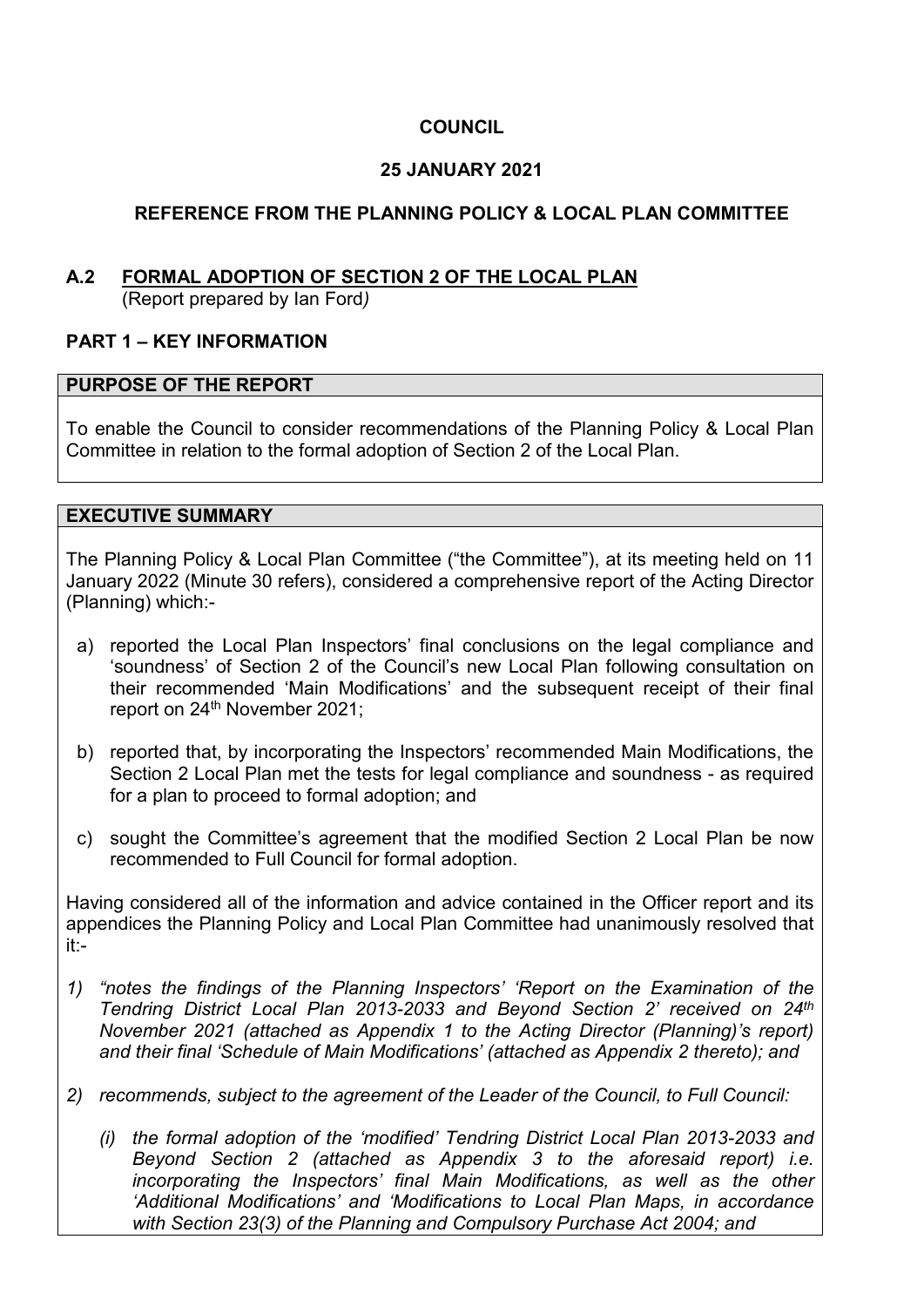- *(ii) that authority be delegated to the Acting Director (Planning), in consultation with the Leader of the Council and the Chairman of the Planning Policy and Local Plan Committee, to:* 
	- *(a) make administrative corrections, if necessary, to address any minor typographical, grammatical or factual errors within the documents or maps contained within the adopted Tendring District Local Plan 2013-2033 and Beyond Section 2 (in Appendix 3), in the event that any are discovered before its final publication;*
	- *(b) agree the insertion of an appropriate 'foreword' into the opening pages of the final published version of the Tendring District Local Plan 2013-2033 Section 2; and*
	- *(c) agree an appropriate and up-to-date set of photographs of the District for insertion into the final published version of the Tendring District Local Plan 2013-2033 Section 2 to refresh and update those previously included in the version of the Local Plan published for consultation in 2017."*

A copy of the published report (and its appendices) of the Acting Director (Planning) to the meeting of the Planning Policy & Local Plan Committee held on 11 January 2022, are attached as appendices to this report.

#### **RECOMMENDATIONS**

**That Council approves:-** 

- **(i) the formal adoption of the 'modified' Tendring District Local Plan 2013-2033 and Beyond Section 2 (attached as Appendix 4 to this reference report) i.e. incorporating the Inspectors' final Main Modifications, as well as the other 'Additional Modifications' and 'Modifications to Local Plan Maps, in accordance with Section 23(3) of the Planning and Compulsory Purchase Act 2004; and**
- **(ii) that authority be delegated to the Acting Director (Planning), in consultation with the Leader of the Council and the Chairman of the Planning Policy and Local Plan Committee, to:** 
	- **(a) make administrative corrections, if necessary, to address any minor typographical, grammatical or factual errors within the documents or maps contained within the adopted Tendring District Local Plan 2013-2033 and Beyond Section 2 (in the aforesaid Appendix 4), in the event that any are discovered before its final publication;**
	- **(b) agree the insertion of an appropriate 'foreword' into the opening pages of the final published version of the Tendring District Local Plan 2013-2033 Section 2; and**
	- **(c) agree an appropriate and up-to-date set of photographs of the District for insertion into the final published version of the Tendring District Local Plan 2013-2033 Section 2 to refresh and update those previously included in the version of the Local Plan published for consultation in 2017.**